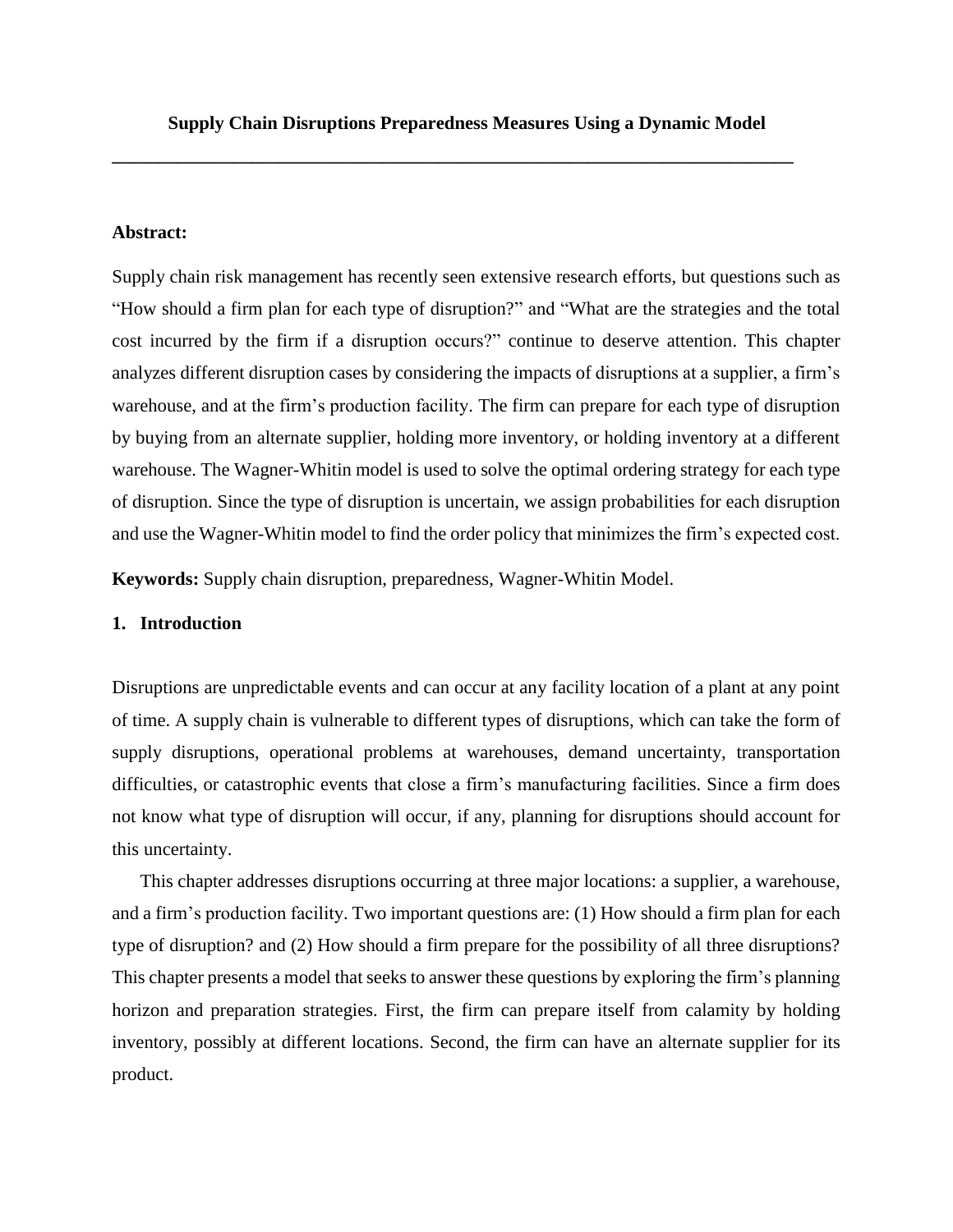Preparation strategies may also account for how the firm and other entities may respond if a disruption occurs. For example, a multinational firm may be able to rely on suppliers from other countries that are not impacted by a disruption. For example, if the firm's manufacturing plant is located in one part of world, the firm could increase productions at other facilities. Selecting international suppliers as an alternate supplier may incur higher ordering cost, however.

Each of the preparation strategies has a cost, and the cost of implementing all these strategies might be higher than the disruption itself. This chapter models this decision using the Wagner-Whitin model to incorporate the uncertainty around the type of disruption and to select a strategy that minimizes the firm's expected cost. This research is novel because we look at preparedness strategies of a firm during disruptions, which will reduce the overall disruption losses. It uses the idea of the Wagner-Whitin model to think about different disruption scenarios. A firm can use this Wagner-Whitin model with disruptions to make profitable decisions before and after a disruption.

Section 2 reviews the literature on supply chain disruptions. Section 3 introduces the supply chain model, the Wagner-Whitin algorithm, and the three disruption scenarios. Section 4 applies probabilities to each disruption and finds the firm's order policy that minimizes its expected cost. Section 5 discusses the results of this analysis.

#### **2. Literature Review**

Supply chain risk management and supply chain disruptions have received a lot of attention both in academia and in industry. A supply chain disruption can be defined as an internal or external event that alters the normal or planned flow of goods and services in a supply chain. Literature reviews on supply chain disruptions and supply chain risk management can be found in Tang (2006), Snyder et al. (2006), Vakharia and Yeniparzarli (2008), Natarajarathinam et al. (2009), Schmitt and Tomlin (2012), and Snyder et al. (2016). Supply chain disruptions can take many different forms, including production difficulties or operational risks (Xia et al., 2004), wholesale prices impacted by cost fluctuations (Xiao and Qi, 2008), supply shortages (Xiao and Yu, 2006), and sudden drops in demand based on the market conditions (Xiao et al., 2005). Much of the academic literature on supply chain disruptions focuses on understanding and modeling strategies that firms can use to mitigate a disruption, such as holding inventory (Song and Zipkin, 1996; Tomlin, 2006) purchasing from alternate suppliers (Tomlin, 2006; Song and Zipkin, 2009;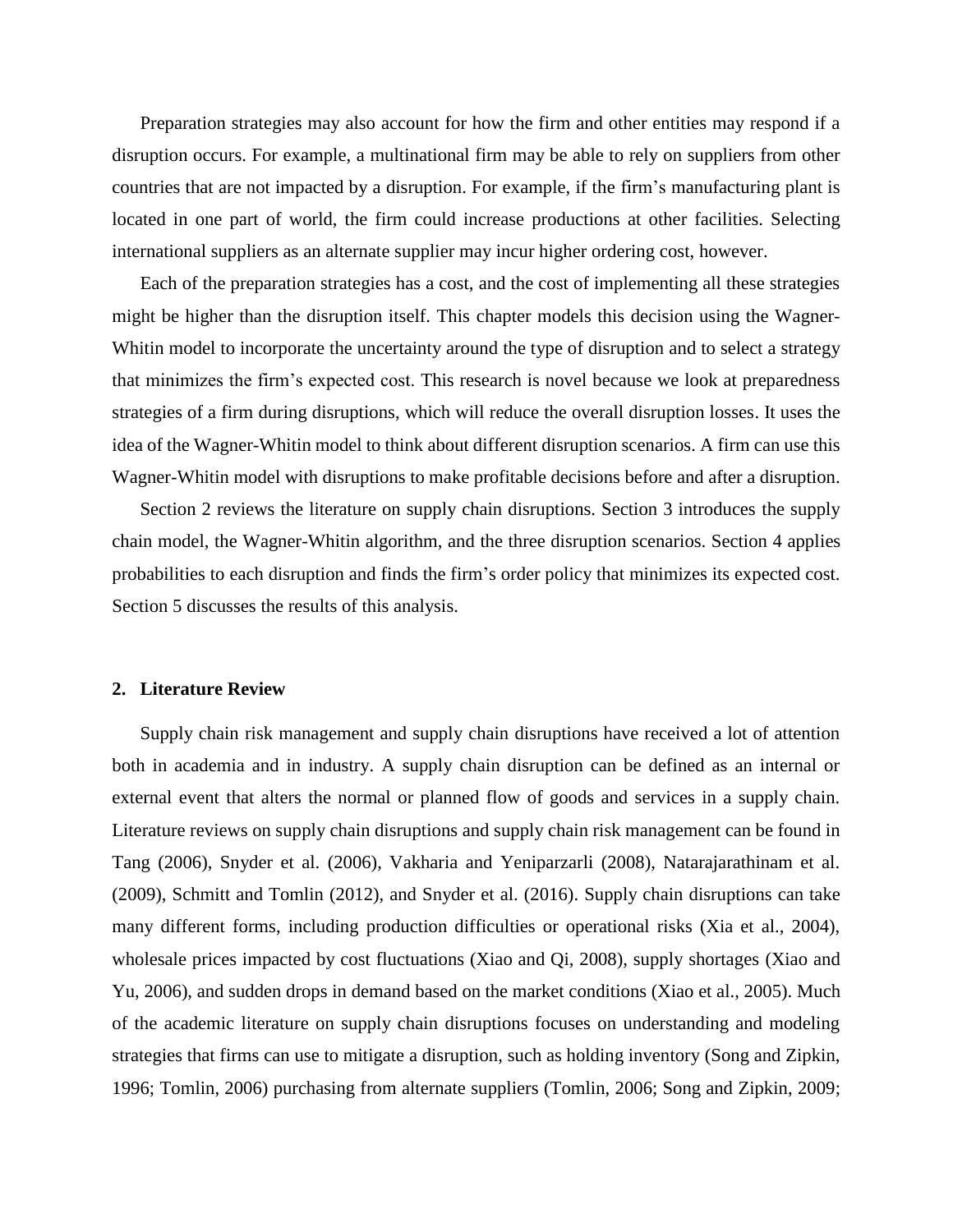Babich et al., 2007; Hopp et al., 2009), rescheduling production (Bean et al., 1991; Adhyitya et al., 2007), rerouting transportation (MacKenzie et al., 2012), and producing at an alternate facility (MacKenzie et al., 2014). A firm can attempt to build a supply chain resilient to disruptions (Sheffi, 2005) by reconfiguring resources or improving its infrastructure (Ambulkar et al., 2015).

Understanding characteristics that make firms more or less vulnerable to supply chain disruptions is another important area of research. Bode and Wagner (2015) empirically found that the complexity of a supply chain, to include the horizontal and vertical complexity, can increase the frequency of disruptions and exacerbate them. Make-to-order supply chains may be more vulnerable to disruptions than make-to-forecast supply chains (Papadakis, 2006). Supply chain disruptions may be more severe for firms that are more geographically diverse or undertake a lot of outsourcing (Hendricks et al., 2009). This chapter explores some of the potential impacts that could occur in a complex supply chain with multiple suppliers and different warehouses.

The model in this chapter uses the model developed by Wagner and Whitin (1958) which provides a production or ordering plan with varying but known demand. If demand and order lead time are uncertain to small extent, a modified Wagner-Whitin model can still be applied (Kazan et al., 2000; Jeunet and Jonard, 2000). The Wagner-Whitin model was recently extended to situations with variable manufacturing and remanufacturing cost (Richter and Sombrutzki, 2000; Richter and Weber, 2001). To our knowledge, no research has extended the Wagner-Whitin model to supply chain disruptions to understand how a firm can use a manufacturing resource planning system to prepare for potential disruptions.

## **3. Supply Chain Model and Illustrative Example**

# *3.1 Model*

We consider a supply chain (see Figure 1) in which a manufacturing firm requires several suppliers. These suppliers transform raw materials into goods that are delivered to the firm. The firm stores these supplies in a warehouse. The firm also operates two smaller warehouses that are located further away but can be used if the main warehouse is short of supplies or unusable. The firm depends on a single primary supplier for parts. An alternate supplier is also available to deliver parts at a more expensive price if the primary supplier cannot meet demand. Since this chapter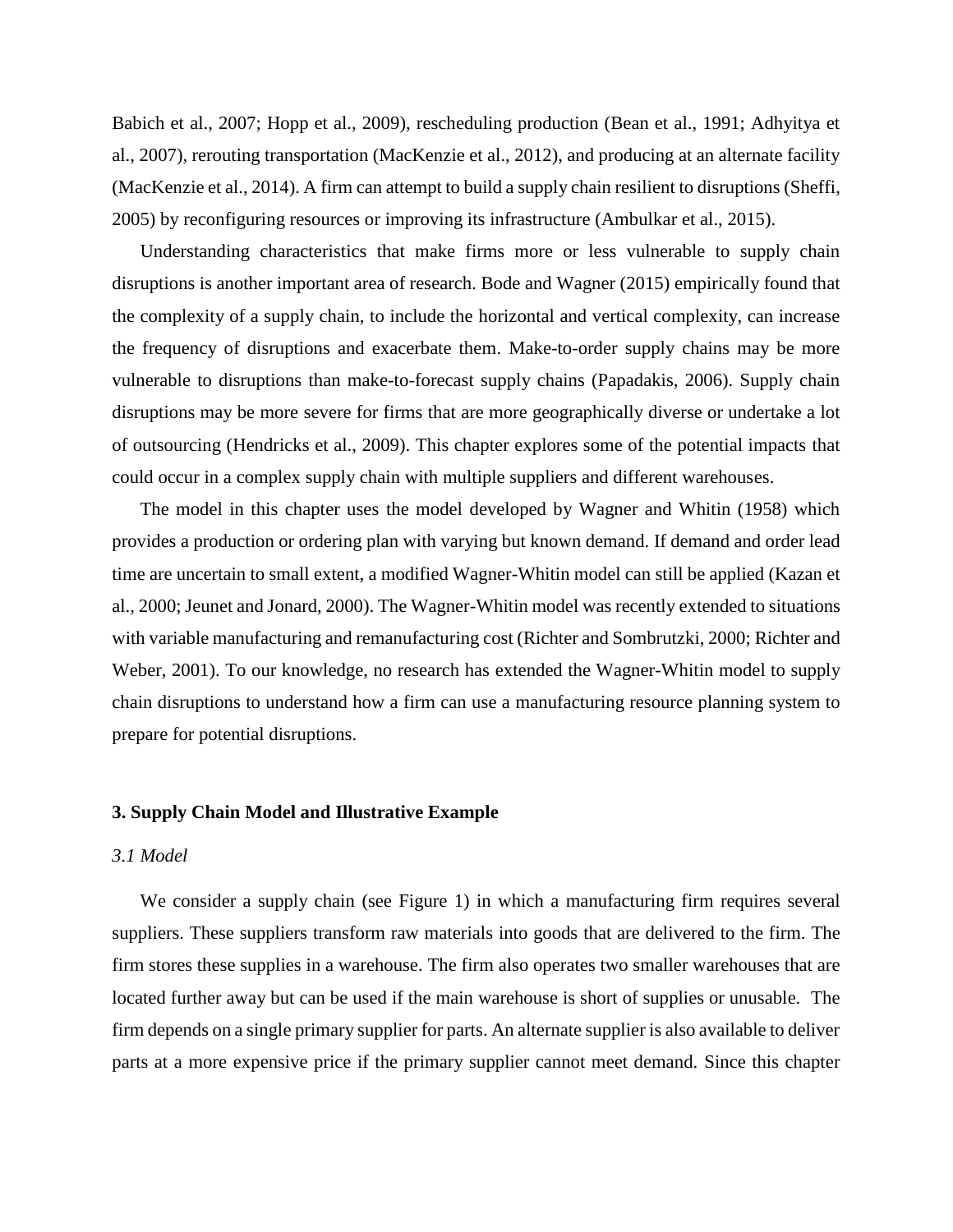assumes that at most one supplier is disrupted, the analysis focuses on the firm's ability to obtain parts for its manufacturing process.



**Figure 1**: Supply chain map

We assume that the firm's forecasted demand  $D_t$  in time period t is deterministic but changes in each time period where  $t = 1, 2, ..., T$  and T represents the planning horizon. The firm develops a plan to order quantity  $Q_t$  in each period in order to minimize its cumulative cost over the time horizon. The firm's cost is composed of a per-unit ordering cost  $\mathcal{C}_t$ , a fixed cost per order  $A_t$ , and a per-unit holding or inventory cost  $H_t$ . All costs are in U.S. dollars. Given the assumptions in this framework, the model developed by Wagner and Whitin (1958) provides an appropriate solution for the firm's planning. The Wagner-Whitin model is a dynamic lot-sizing model that produces an optimal lot size for each period. A notional example is developed for a firm using the "RoadHog" example from Hopp and Spearman (pp. 58-64, 2008). The example without a disruption is explained first. We extend the example to three possible scenario disruptions: (1) a supplier disruption, (2) a firm closure, and (3) a warehouse disruption.

### *3.2 No Disruptions*

Table 1 depicts the parameters for a 10-period model. The demand changes in each period, but the variable ordering cost, the fixed order cost, and the holding cost remain the same for each period. The cost in period t equals  $A_t 1_{Q_t>0} + C_t Q_t + H_t I_t$  where  $1_{Q_t>0}$  is in the indicator function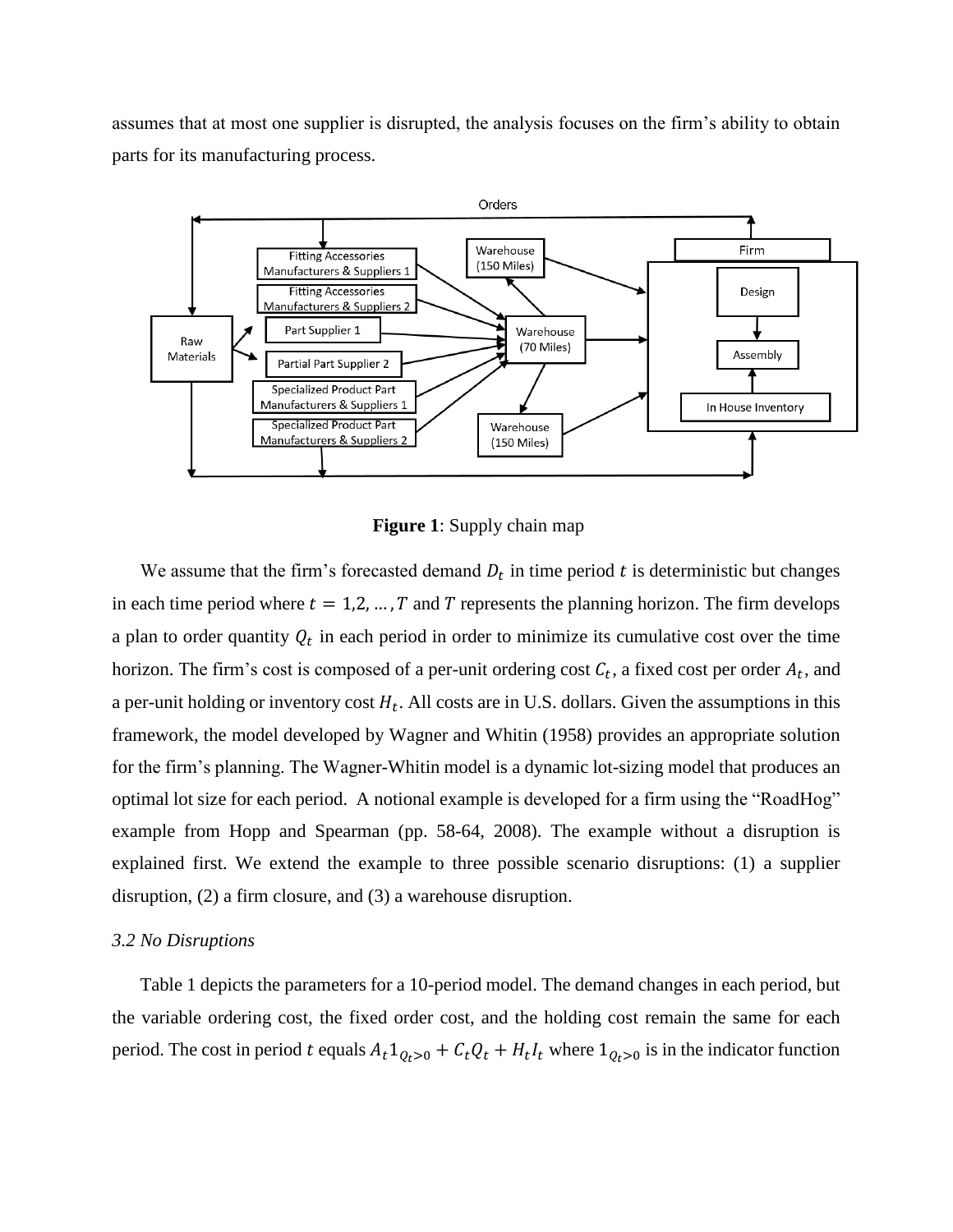that equals 1 if  $Q_t > 0$  and where  $I_t$  is the amount of inventory being held from period t to  $t + 1$ . We assume the revenue for the firm is the product of the demand and a per-unit selling price.

| Time period |     |     |     | $\overline{4}$ |     | b   |     | 8   |     | 10  |
|-------------|-----|-----|-----|----------------|-----|-----|-----|-----|-----|-----|
| $D_t$       | 20  | 50  | 10  | 50             | 50  | 10  | 20  | 40  | 20  | 30  |
| $C_t$       | 10  | 10  | 10  | 10             | 10  | 10  | 10  | 10  | 10  | 10  |
| $A_t$       | 100 | 100 | 100 | 100            | 100 | 100 | 100 | 100 | 100 | 100 |
| $H_t$       |     |     |     |                |     |     |     |     |     |     |

**Table 1**: Data representing demand, variable order cost, fixed order cost, and holding cost

Under an optimal lot-sizing policy, the inventory carried from period  $t - 1$  to  $t$  will be zero, or the order quantity in period  $t$  will be zero (Hopp and Spearman, 2008). In the Wagner-Whitin model, the per-unit ordering cost  $C_t$  is constant and can be ignored in the calculations. When no disruption occurs,  $C_t$  is constant, but as will be explained later,  $C_t$  can change during a supply chain disruption. Thus,  $C_t$  is included in this model's calculations. The basic recursive algorithm is outlined below. The algorithm goes forward in time by calculating  $X_{\tau,t}$  the cost of ordering in period  $\tau$  to satisfy demand in all periods from  $\tau$  through  $t$ . The cumulative minimum cost  $Z_t^*$  in each period t is selected, and  $j_t^* \in \{1, 2, ..., t\}$  represents the period in which to order parts to meet demand in t. The third and fourth steps in the algorithm ensures that the optimal order period  $j_t^*$  is selected in cost calculations.

## Wager-Whitin algorithm:

- 1. Satisfy demand in first period  $D_1$ ,  $Z_1^* = X_{1,1} = A_1 + C_1 D_1$   $j_1^* = 1$
- 2. Determine minimum cost for periods  $t = 2,3,...,T$

$$
X_{\tau,t} = \begin{cases} X_{\tau-1,t} + D_t \left( C_\tau + \sum_{t'=t}^{t-1} H_{t'} \right) & \text{if } \tau < t \\ Z_{t-1}^* + D_t C_t + A_t & \text{if } \tau = t \end{cases}
$$
\n
$$
Z_t^* = \min_{\tau} X_{\tau,t}
$$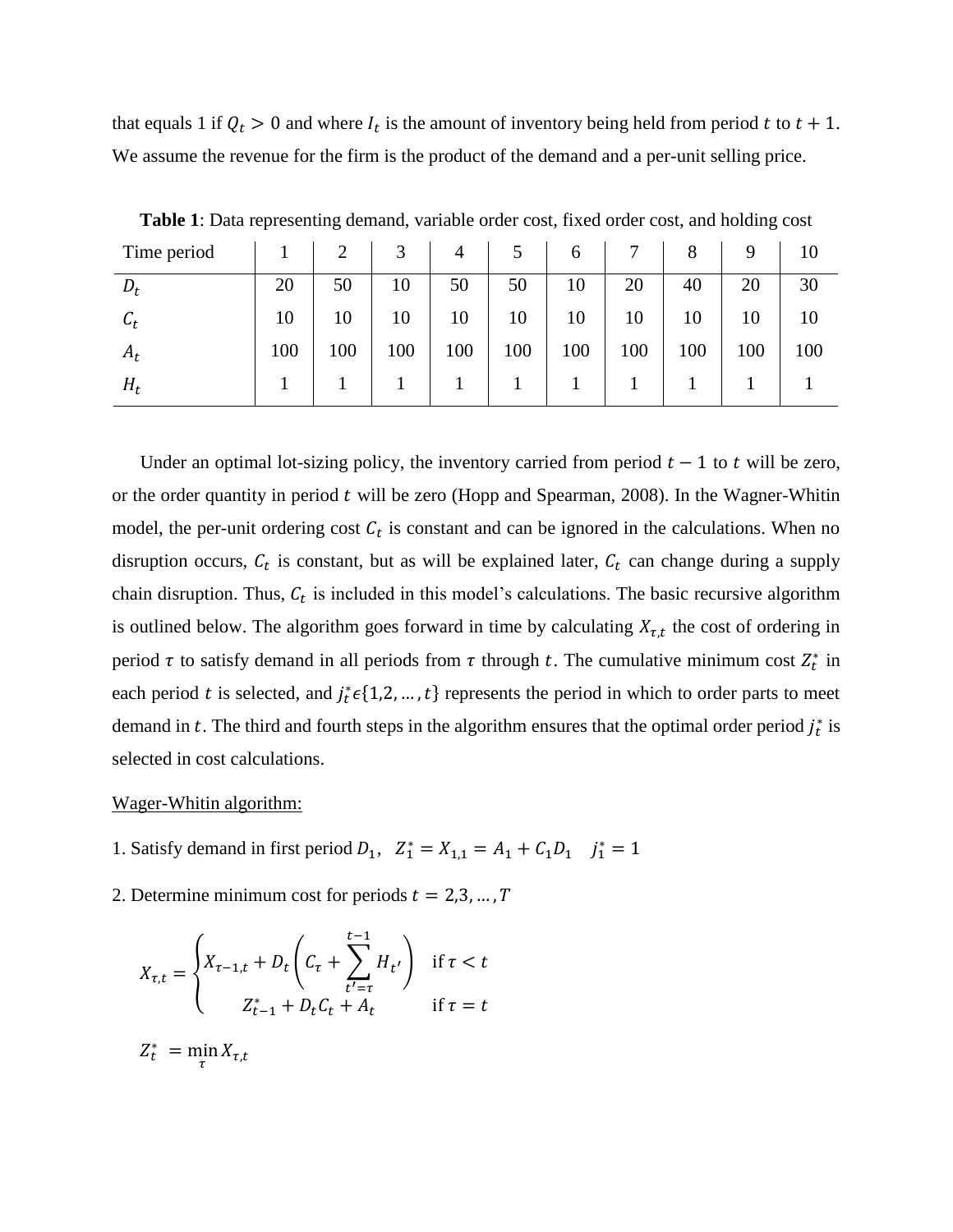$$
j_t^* = \operatornamewithlimits{argmin}\limits_{\tau} X_{\tau,t}
$$

3. Begin with  $t = T$  and continuing with  $t = T - 1, T - 2, \dots, 2$ 

If 
$$
j_t^* < j_\tau^*
$$
 for any  $\tau = j_t^*$ , ...,  $t - 1$ , then set  $j_\tau^* = j_t^*$ 

4. For periods  $t = 2, 3, ..., T$ , repeat calculation for  $X_{\tau,t}$  from step 2 and set  $Z_t^* = X_{j_t^*,t}$ .

| Last period    |              | Planning horizon $(t)$ |              |                |                |                |                |      |      |      |
|----------------|--------------|------------------------|--------------|----------------|----------------|----------------|----------------|------|------|------|
| with order     | $\mathbf{1}$ | $\overline{2}$         | 3            | $\overline{4}$ | 5              | 6              | $\overline{7}$ | 8    | 9    | 10   |
| 1              | 300          | 850                    | 970          | 1620           | 2320           | 2470           | 2790           | 3470 | 3830 | 4400 |
| $\overline{2}$ |              | 900                    | 1010         | 1610           | 2260           | 2400           | 2700           | 3340 | 3680 | 4220 |
| 3              |              |                        | 1050         | 1600           | 2200           | 2330           | 2610           | 3210 | 3530 | 4040 |
| $\overline{4}$ |              |                        |              | 1570           | 2120           | 2240           | 2500           | 3060 | 3360 | 3840 |
| 5              |              |                        |              |                | 2170           | 2280           | 2520           | 3040 | 3320 | 3770 |
| 6              |              |                        |              |                |                | 2320           | 2540           | 3020 | 3280 | 3700 |
| $\overline{7}$ |              |                        |              |                |                |                | 2540           | 2980 | 3220 | 3610 |
| 8              |              |                        |              |                |                |                |                | 3000 | 3220 | 3580 |
| 9              |              |                        |              |                |                |                |                |      | 3300 | 3630 |
| 10             |              |                        |              |                |                |                |                |      |      | 3620 |
| $Z_t^*$        | 300          | 850                    | 970          | 1570           | 2120           | 2240           | 2500           | 3000 | 3220 | 3580 |
| $j_t^*$        | $\mathbf{1}$ | $\mathbf{1}$           | $\mathbf{1}$ | $\overline{4}$ | $\overline{4}$ | $\overline{4}$ | $\overline{4}$ | 8    | 8    | 8    |

**Table 2**: Planning horizon with total costs for each possible ordering period

As shown in Table 2 (which replicates the result from Hopp and Spearman, pp. 58-64, 2008), the firm should order 80 units in period 1 to satisfy demand in periods 1, 2, and 3; 130 units in period 4 to satisfy demand in 4, 5, 6, and 7; and 90 units in period 8 to satisfy demand in 8, 9, and 10.

## *3.3 Supplier Disruption*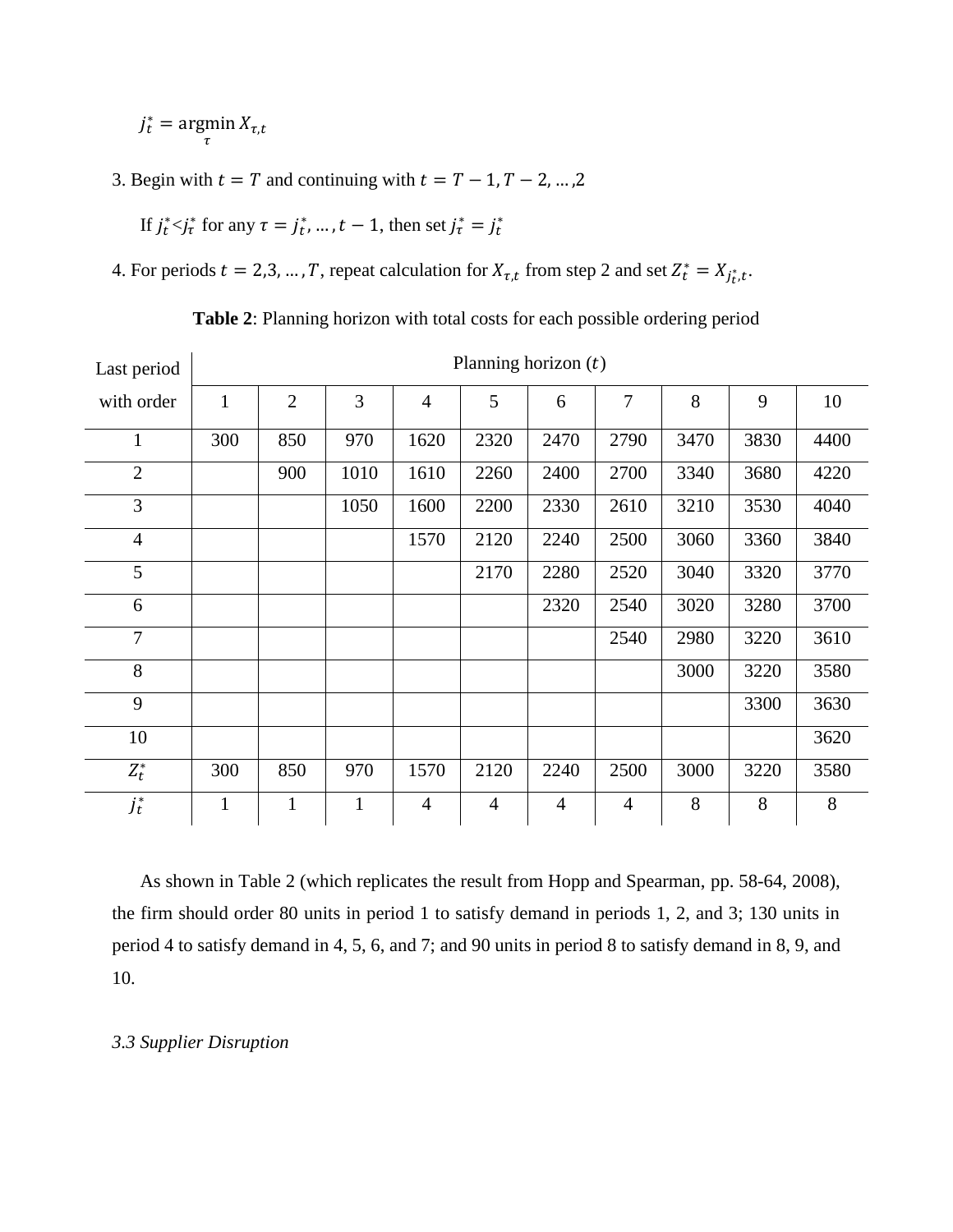We first consider that a disruption occurs with the primary parts supplier in period 5 and lasts through the rest of the planning horizon. The firm is able to order from the secondary parts supplier, but the ordering cost  $C_t$  increases from 10 to 20 for periods 5 through 10. All other values from Table 1 remain the same. If we assume that the firm knows the primary supplier will be disrupted in period 5, we can use the Wagner-Whitin algorithm to calculate the optimal order period given this disruption.

|         |     |     |     |      | Planning horizon $(t)$ |      |       |      |      |      |
|---------|-----|-----|-----|------|------------------------|------|-------|------|------|------|
|         |     |     |     |      | $4 \mid 5 \mid 6$      |      | $7-1$ |      |      |      |
| $Z_t^*$ | 300 | 850 | 970 | 1570 | 2120                   | 2240 | 2500  | 3060 | 3360 | 3840 |
|         |     |     |     |      |                        |      |       |      |      |      |

**Table 3**: Optimal planning horizon with local supplier disruption

When the cost is 20 the firm should order 80 units in period 1 to satisfy demand in periods 1, 2, and 3; and 220 units in period 4 to satisfy demand in periods 4 through 10. It is cheaper for the firm to hold inventory than to purchase from the alternate supplier.

We explore the impact of changing the ordering cost from 10 to 20 for the alternate supplier. Figure 2 illustrates the relationship between total cost and the per-unit ordering cost. As the ordering cost increases, the total cost initially increases until the ordering cost equals 13, at which point the total cost remains the same. When the cost is 13, the firm changes its strategy from ordering in periods 1, 4, and 8 to ordering in periods 1 and 4 only. The cost of holding inventory from periods 4 through 10 is less than the cost of ordering in period 8 when the cost is 13 or greater. Since the firm is ordering all of its parts before the disruption in period 5, the total cost remains the same even when the ordering cost increases beyond 13.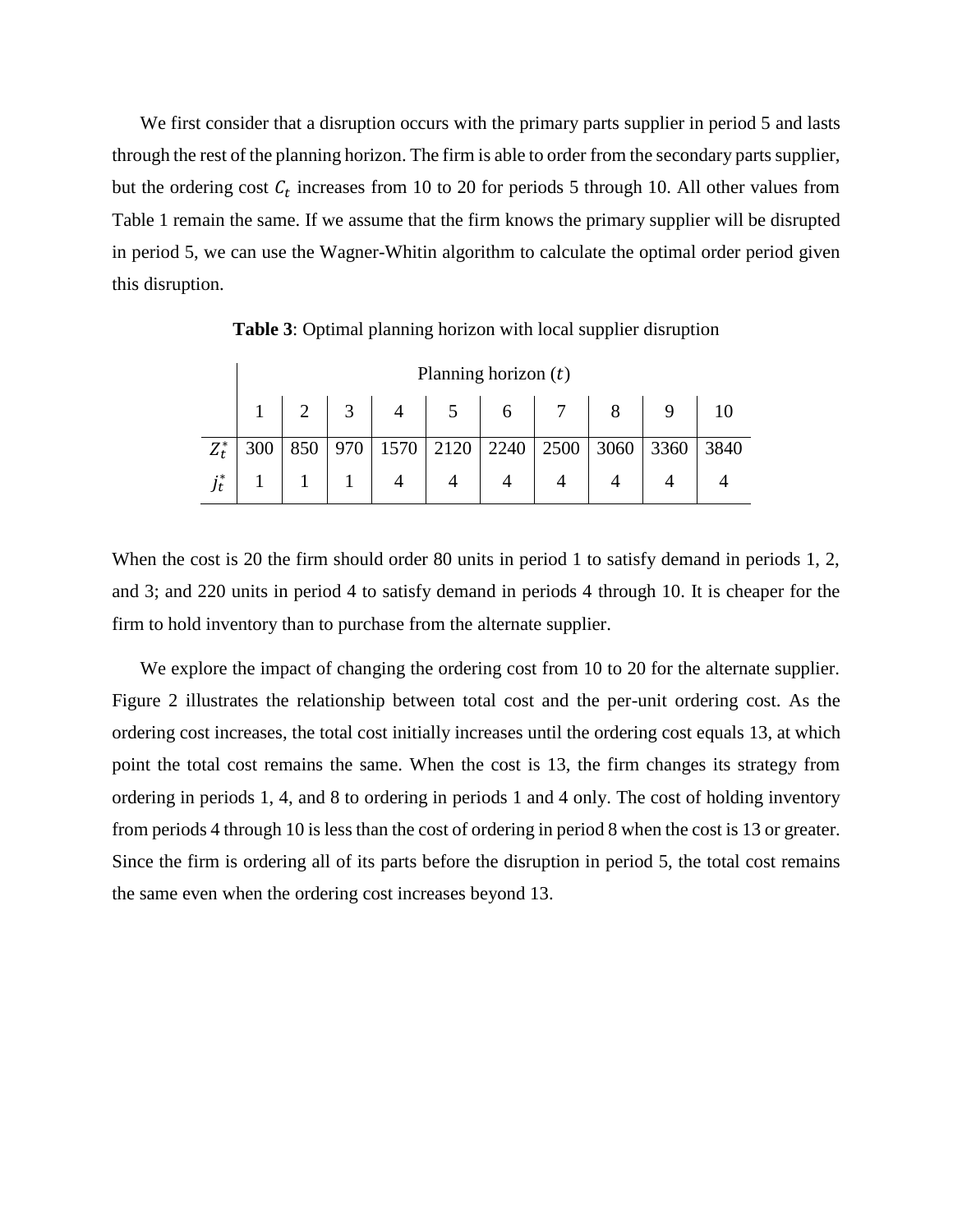

**Figure 2**: Total cost as the ordering cost changes for period 5 through 10

## *3.4 Firm Disruption*

The second type of disruption occurs when the firm itself is impacted and cannot produce. We model this type of disruption by setting  $D_t = 0$  for those periods when the firm is disabled. The firm's revenue will be 0 until the firm recovers from the disruption. If the impact due to the disruption is large, the firm will take more time to recover from it. The purchase and holding costs remain the same as in Table 1. Table 4 illustrates the notional data in which the disruption takes place in period 5 and the firm recovers in period 9. The firm is disabled in periods 5 through 8.

**Table 4**: Demand with a firm disruption

|               | $1 \mid 2 \mid 3 \mid 4 \mid 5 \mid 6 \mid 7 \mid 8 \mid 9 \mid 10$ |  |  |  |  |  |
|---------------|---------------------------------------------------------------------|--|--|--|--|--|
| $D_t$ (units) |                                                                     |  |  |  |  |  |

**Table 5**: Optimal planning horizon with firm disruption

|                 |     |     |     |      |      | Planning horizon $(t)$ |                |      |      |      |
|-----------------|-----|-----|-----|------|------|------------------------|----------------|------|------|------|
|                 |     |     |     |      |      |                        | $\overline{ }$ |      |      |      |
| $7*$<br>$t_{t}$ | 300 | 850 | 970 | 1570 | 1570 | 1570                   | 1570           | 1570 | 1870 | 2200 |
| :*<br>Jt        |     |     |     |      |      |                        |                |      |      |      |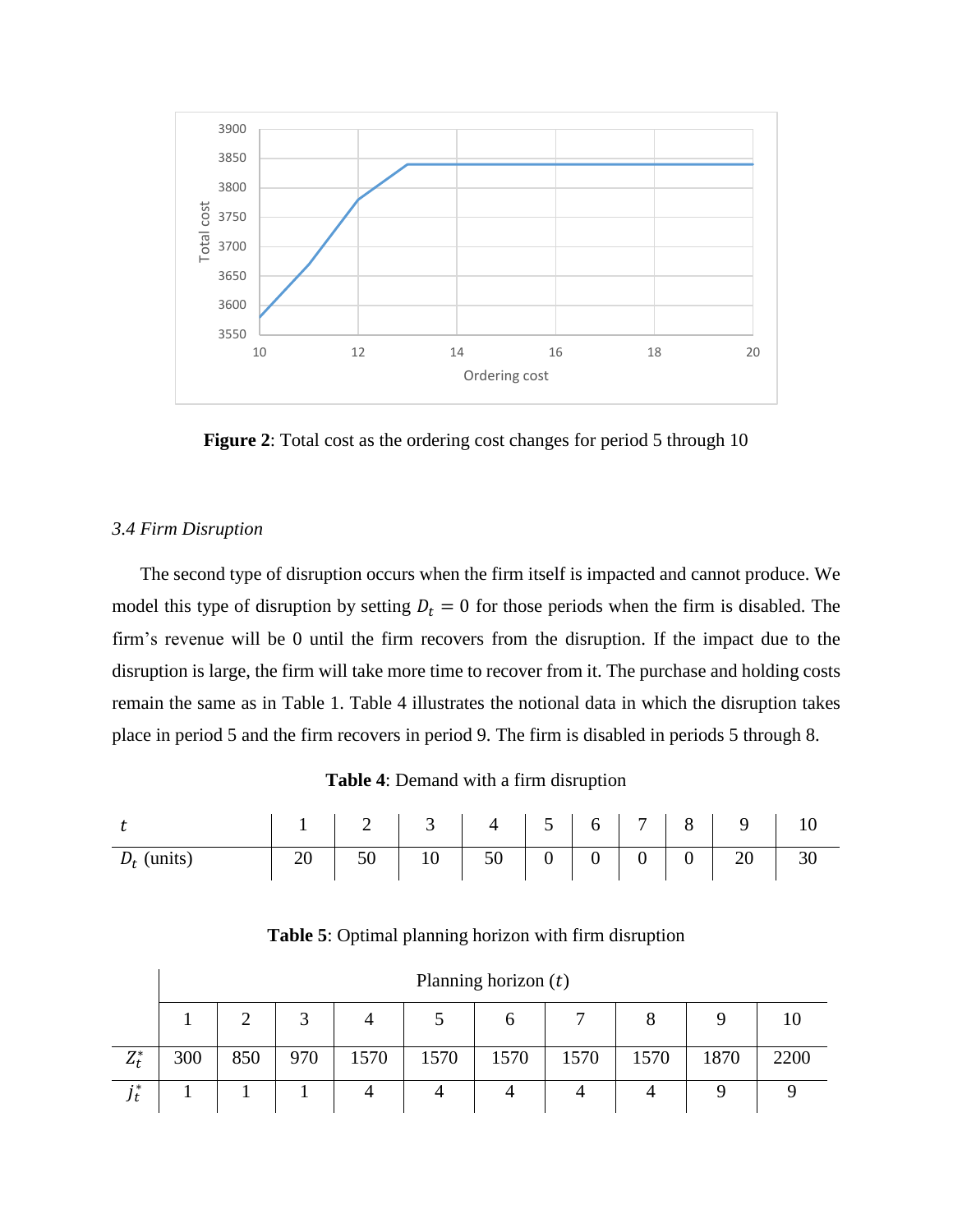Since the firm is losing revenue when it is not producing, we examine the impact of the firm disruption on the firm's revenue and profit. We assume the firm receives a revenue of 50 for each unit it produces. Table 6 shows how the firm's profit changes based on when it recovers and resumes ordering and production. If the firm reopens in periods 6 or 7, the firm orders enough supplies in period 4 to cover the initial periods when it reopens. If the firm reopens in periods 8, 9, or 10, the firm holds no additional inventory from period 4 and orders supplies when it completely recovers.

**Table 6**: Recovery period and ordering strategy in case of a firm disruption ( $\sim$  means the firm is

| Recovery period | Cost | Revenue | Profit | Ordering strategy $j_t^*$                                   |
|-----------------|------|---------|--------|-------------------------------------------------------------|
| No disruption   | 3580 | 15000   | 11420  | 1, 1, 1, 4, 4, 4, 4, 8, 8, 8                                |
| 6               | 3030 | 12500   | 9470   | $1, 1, 1, 4, \sim, 4, 4, 8, 8, 8$                           |
|                 | 2910 | 12000   | 9090   | $1, 1, 1, 4, \sim, \sim, 4, 8, 8, 8$                        |
| 8               | 2650 | 11000   | 8350   | 1, 1, 1, 4, $\sim$ , $\sim$ , $\sim$ , 8, 8, 8              |
| 9               | 2200 | 9000    | 6800   | 1, 1, 1, 4, $\sim$ , $\sim$ , $\sim$ , $\sim$ , 9, 9        |
| 10              | 1970 | 8000    | 6030   | 1, 1, 1, 4, $\sim$ , $\sim$ , $\sim$ , $\sim$ , $\sim$ , 10 |

closed)

#### *3.5 Main Warehouse Disruption*

The third type of disruption occurs when the main warehouse is impacted. If the main warehouse is closed, the firm will need to arrange for additional warehouse space. We assume that the firm can use one of its two other warehouses as depicted in Figure 1, but using either of these facilities increases  $H_t$  the holding cost. Table 7 illustrates the increase in holding cost when the main warehouses closes from periods 5 through 10.

**Table 7**: Holding cost with a main warehouse disruption

| $H_t$ |  |  |  |  |  |
|-------|--|--|--|--|--|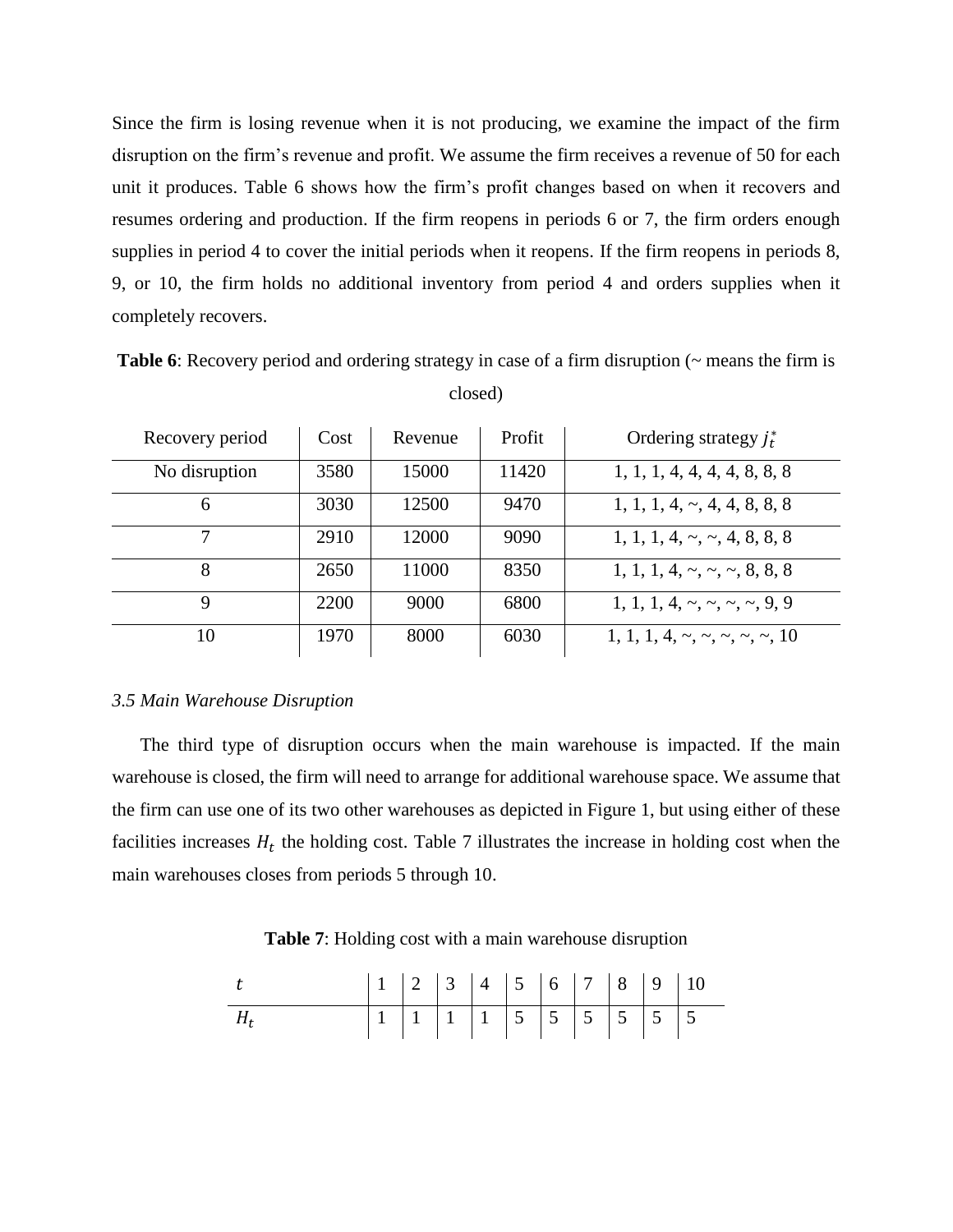If the holding cost is 5 beginning in period 5, the firm is incentivized to make more frequent orders. As depicted in Table 8, the firm should order 80 units in period 1 to satisfy demand in periods 1, 2, and 3; 110 units in period 4 to satisfy demand in periods 4, 5, and 6; 20 units in period 7 to satisfy demand in period 7; 60 units in period 8 to satisfy demand in periods 8 and 9; and 30 units in period 10 to satisfy demand in period 10.

|           |     |     |     |      |      | Planning horizon (t) |      |      |      |      |
|-----------|-----|-----|-----|------|------|----------------------|------|------|------|------|
|           |     |     |     |      |      |                      |      |      |      |      |
| $7*$<br>t | 300 | 850 | 970 | 1570 | 2120 | 2280                 | 2580 | 3080 | 3380 | 3780 |
| .*<br>Jt  |     |     |     |      |      |                      | −    |      |      |      |

**Table 8**: Optimal planning horizon with warehouse disruption

Figure 3 shows the relationship between the firm's total cost and the holding cost. Not surprisingly, as the holding cost increases, the total cost also increases. When the holding cost increases from 5 to 6, the ordering strategy changes from 1, 4, 7, 8, 10 to 1, 4, 7, 8, 9, 10 as represented in Table 9. As the holding cost increases, it is cheaper to order more frequently.



**Figure 3:** Total cost as the holding cost changes for periods 5 through 10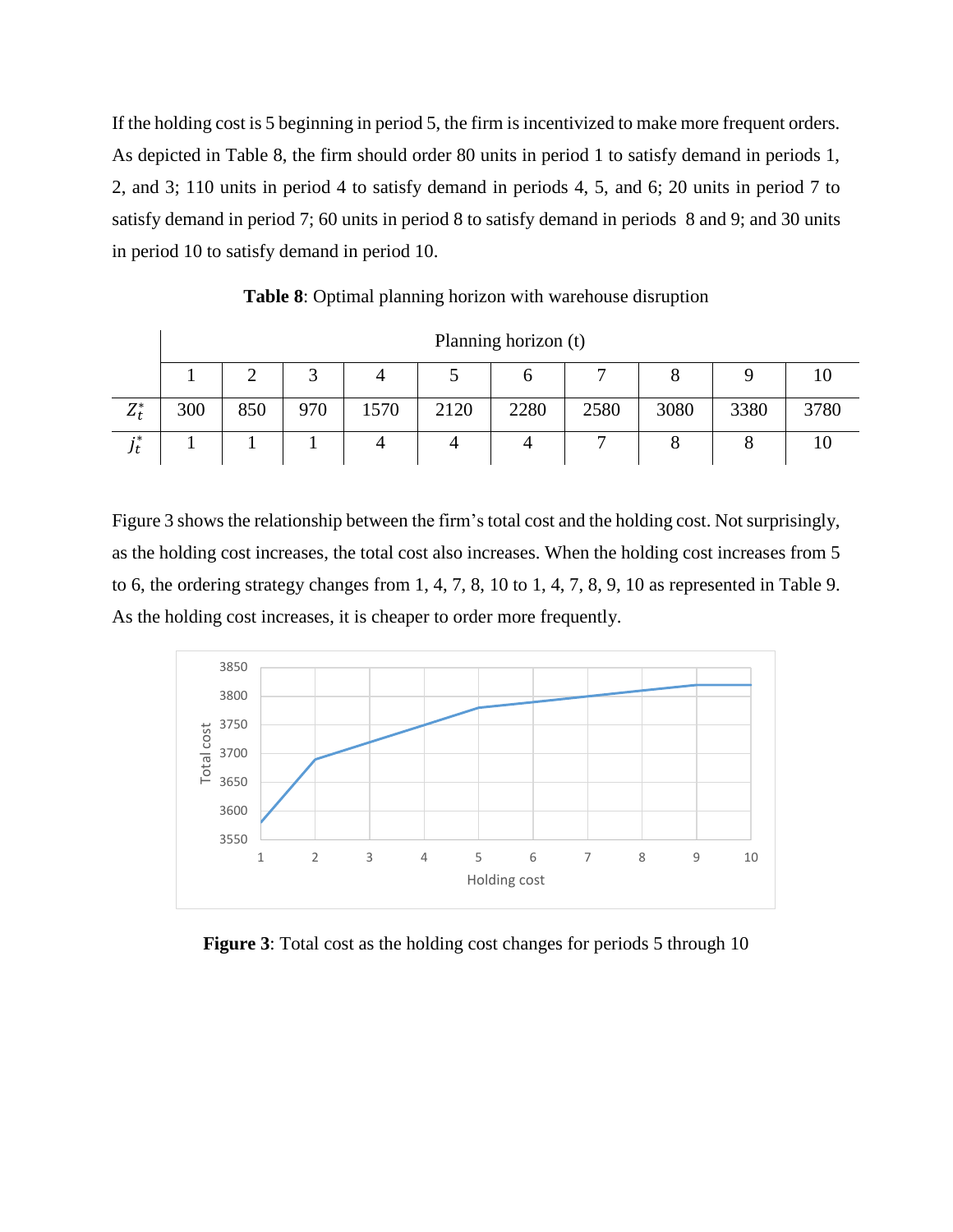| Holding cost   | Ordering strategy<br>$j_t^*$  |
|----------------|-------------------------------|
| 1              | 1,1,1,4,4,4,4,8,8,8           |
| $\mathfrak{D}$ | 1,1,1,4,4,4,4,8,8,10          |
| 3              | 1,1,1,4,4,4,7,8,8,10          |
| 4              | 1,1,1,4,4,4,7,8,8,10          |
| 5              | 1, 1, 1, 4, 4, 4, 7, 8, 8, 10 |
| 6              | 1,1,1,4,4,4,7,8,9,10          |
| 7              | 1,1,1,4,4,4,7,8,9,10          |
| 8              | 1,1,1,4,4,4,7,8,9,10          |

**Table 9**: Optimal planning horizon with warehouse disruption

 $\mathbf{r}$ 

## *3.6. Disruption occurs in different periods*

The previous section assumes that the disruption always occurs in period 5, but the disruption could occur in any period. This section analyzes the impact on the firm's cost and profit if the disruption occurs in different periods for each of the three types of disruptions.

## *3.6.1 Supplier Disruption*

The initial period in which the primary parts supplier experiences a disruption is varied from periods 3 through 8. The primary supplier is always closed through period 10. As in Section 3.3, the firm can order from the secondary parts supplier, but the ordering cost increases to 20. The holding cost and fixed cost are the same as in Table 1. Figure 4 illustrates the relationship between the firm's total cost and when the disruption begins. The last ordering period for the firm should occur in the previous immediately prior to the disruption.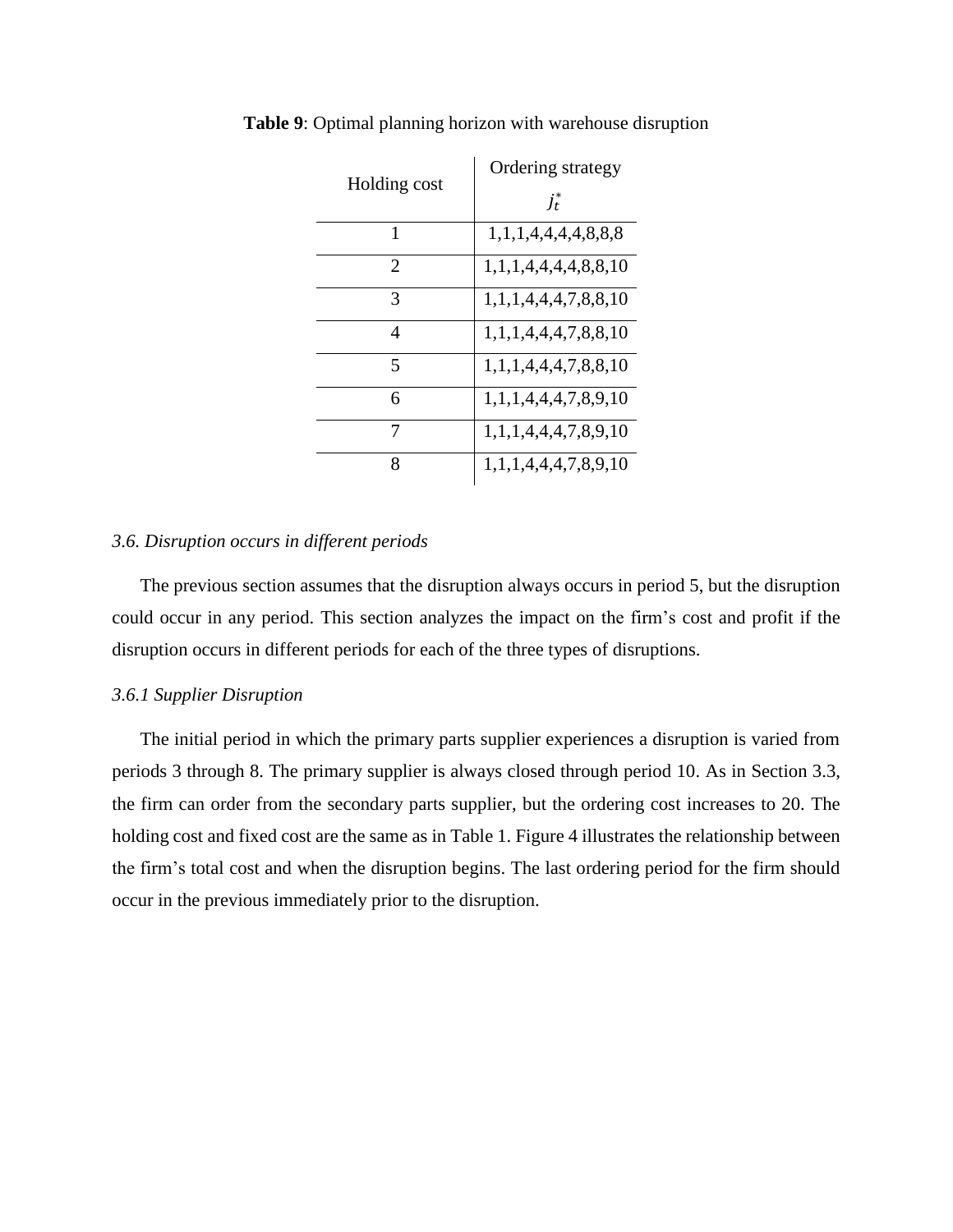| Periods during which primary | Total | <b>Ordering Strategy</b>     |
|------------------------------|-------|------------------------------|
| supplier is disabled         | Cost  |                              |
| $3 - 10$                     | 4220  | 1, 2, 2, 2, 2, 2, 2, 2, 2, 2 |
| $4 - 10$                     | 4040  | 1, 1, 3, 3, 3, 3, 3, 3, 3, 3 |
| $5 - 10$                     | 3840  | 1, 1, 1, 4, 4, 4, 4, 4, 4, 4 |
| $6 - 10$                     | 3770  | 1, 1, 1, 4, 5, 5, 5, 5, 5, 5 |
| $7 - 10$                     | 3700  | 1, 1, 1, 4, 4, 6, 6, 6, 6, 6 |
| $8 - 10$                     | 3610  | 1, 1, 1, 4, 4, 4, 7, 7, 7, 7 |

**Table 10:** Total cost and ordering strategy with different period of disruption



**Figure 4:** Total cost as the initial period of disruption changes from 3 through 8

## *3.6.2 Firm Disruption*

The disruption disables the firm, and it cannot produce for a number of periods. The firm's revenue will be 0 until the firm recovers from the disruption, and we continue to assume that the firm recovers in the 10th period. The period in which the disruption begins is varied from periods 3 to 8. Table 11 and Figure 5 illustrate the relationship among the period in which the disruption begins, the firm's profit, and its ordering strategy. The firm's profit increases as the period in which the disruption occurs increases. The firm continues to order in periods 1 and 4 irrespective of the length of the disruption (as long as the disruption occurs after period 4).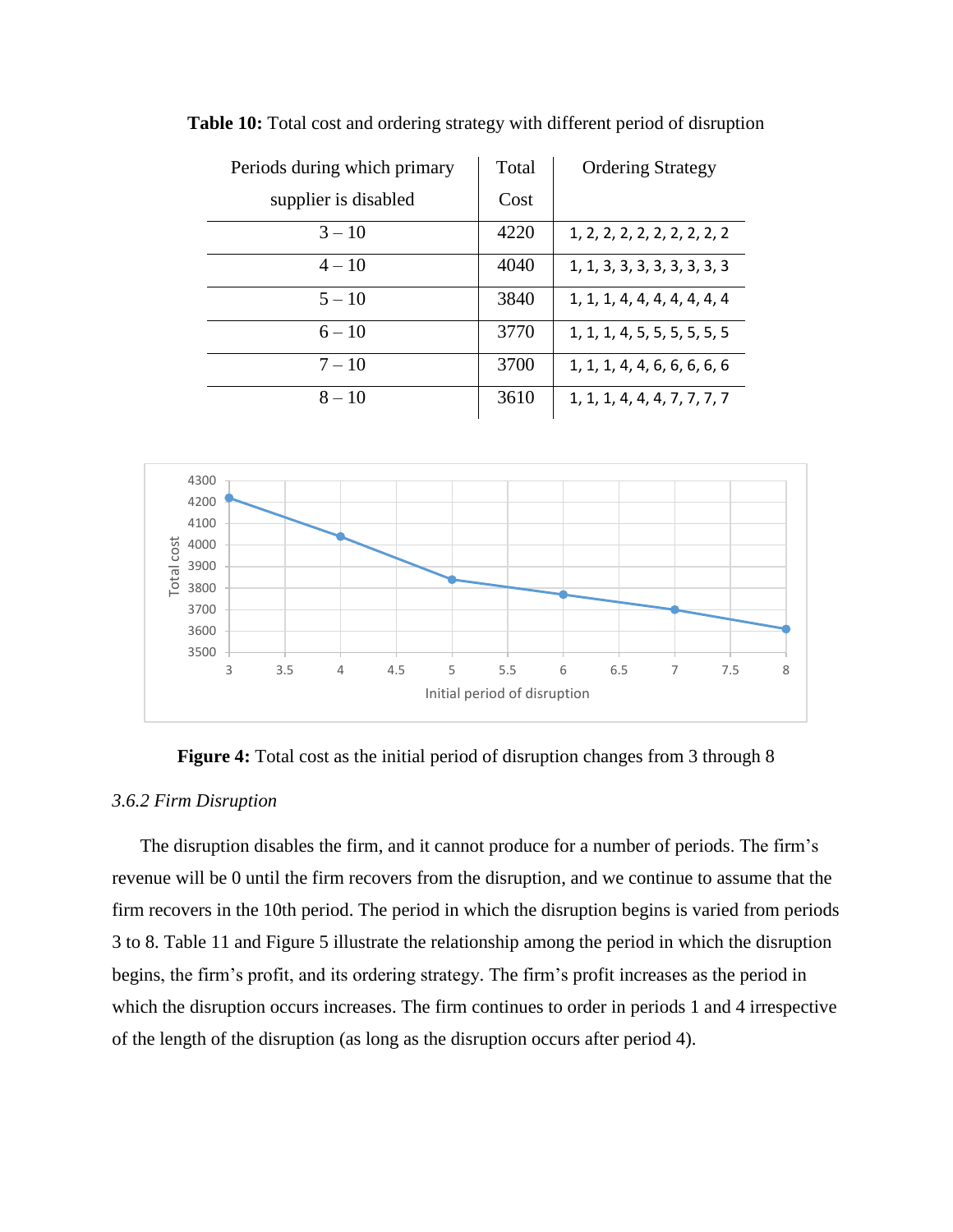| Periods during which<br>firm is unable to<br>produce | Cost | Revenue | Profit | Ordering strategy $j_t^*$                                               |
|------------------------------------------------------|------|---------|--------|-------------------------------------------------------------------------|
|                                                      |      |         |        |                                                                         |
| $3 - 9$                                              | 1250 | 5000    | 3750   | 1, 1, $\sim$ , $\sim$ , $\sim$ , $\sim$ , $\sim$ , $\sim$ , $\sim$ , 10 |
| $4 - 9$                                              | 1370 | 5500    | 4130   | 1, 1, 1, $\sim$ , $\sim$ , $\sim$ , $\sim$ , $\sim$ , $\sim$ , 10       |
| $5 - 9$                                              | 1970 | 8000    | 6030   | 1, 1, 1, 4, $\sim$ , $\sim$ , $\sim$ , $\sim$ , $\sim$ , 10             |
| $6 - 9$                                              | 2520 | 10500   | 7980   | 1, 1, 1, 4, 4, $\sim$ , $\sim$ , $\sim$ , $\sim$ , 10                   |
| $7 - 9$                                              | 2640 | 11000   | 8360   | 1, 1, 1, 4, 4, 4, $\sim$ , $\sim$ , $\sim$ , 10                         |
| $8 - 9$                                              | 2900 | 12000   | 9100   | $1, 1, 1, 4, 4, 4, 4, \sim, \sim, 10$                                   |

**Table 11:** Profit and ordering strategy in case of a firm disruption with different periods of disruption (~ means the firm is closed)





# *3.6.3 Main warehouse Disruption*

If the firm's main warehouse is disrupted, we assume the firm can use alternate warehouses, but its holding cost increases to 10. The disruption can begin in periods 3 through 8 but always continues through period 10. The ordering cost and fixed cost remain the same as in Table 1. Table 12 and Figure 6 illustrate that the total cost decreases as the length of the disruption decreases. The firm should always order in periods 1 and 4, but whether or the not the firm orders in other periods changes as the length of disruption changes. For most cases, the firm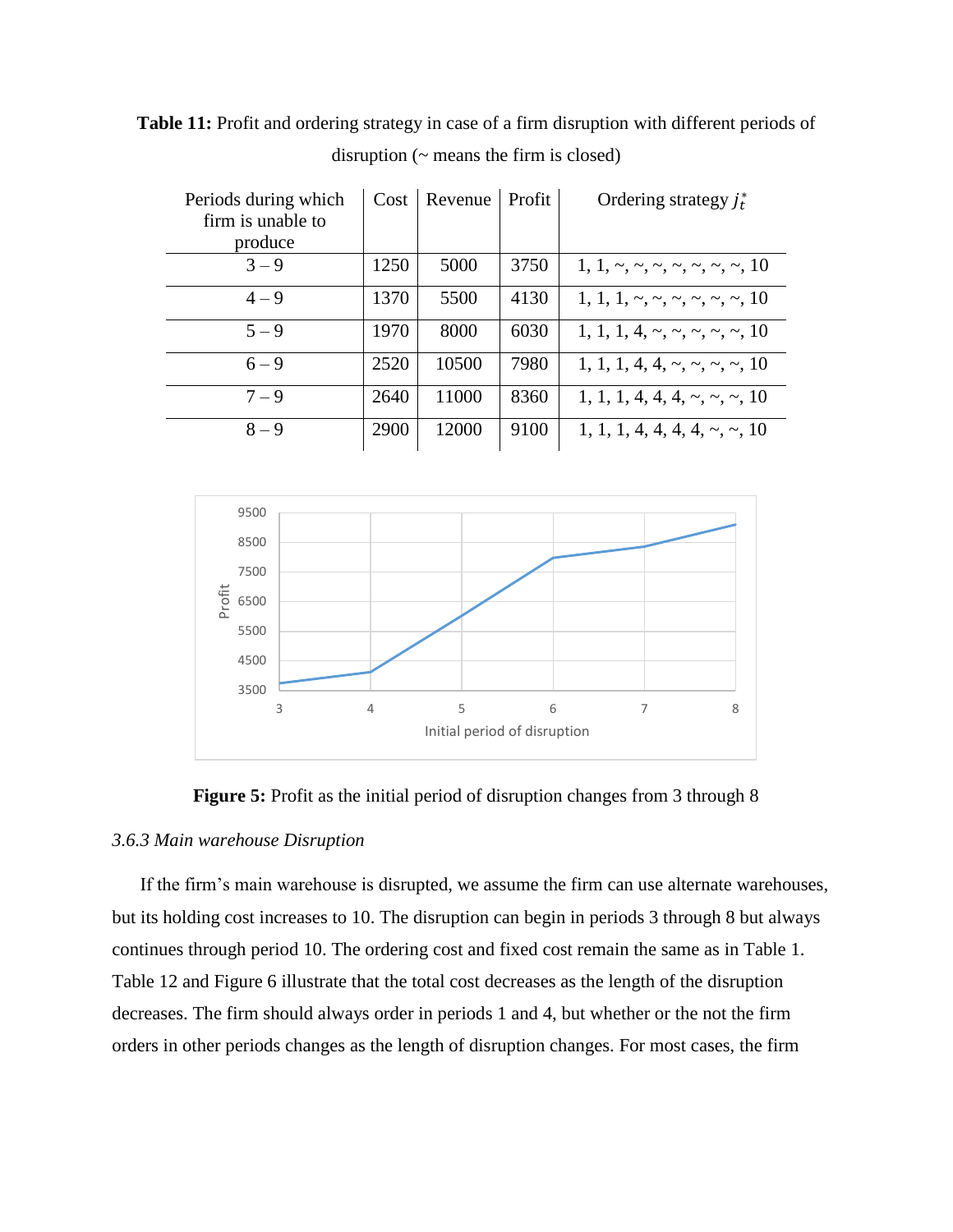should order in each period after the first disruption period. For example, if the disruption lasts from periods 5-10, the firm should order in each period from 6 through 10.

| <b>Table 12:</b> Total cost, holding cost and ordering strategy in case of a main warehouse disruption |
|--------------------------------------------------------------------------------------------------------|
| with different periods of disruption                                                                   |

| Periods during which<br>main warehouse is closed | <b>Total Cost</b> | Ordering strategy $j_t^*$     |
|--------------------------------------------------|-------------------|-------------------------------|
| $3 - 10$                                         | 3870              | 1, 1, 1, 4, 5, 5, 7, 8, 9, 10 |
| $4 - 10$                                         | 3870              | 1, 1, 1, 4, 5, 5, 7, 8, 9, 10 |
| $5 - 10$                                         | 3820              | 1, 1, 1, 4, 4, 6, 7, 8, 9, 10 |
| $6 - 10$                                         | 3740              | 1, 1, 1, 4, 4, 4, 7, 8, 9, 10 |
| $7 - 10$                                         | 3700              | 1, 1, 1, 4, 4, 4, 4, 8, 9, 10 |
| $8 - 10$                                         | 3680              | 1, 1, 1, 4, 4, 4, 7, 7, 9, 10 |





# **4. Unknown disruption and period**

The previous section assumes that the firm plans for each disruption individually and knows the type and timing of the disruption. In reality, the firm will not know which disruption, if any, will occur or when it will occur. This section explores how the chance and timing of one of these disruptions should impact the firm's planning. We assume that one of the three disruptions could occur: the local supplier disruption, the firm disruption, or the main warehouse disruption. Given that a disruption occurs, the probability the local supplier is disabled is 0.5, the probability the firm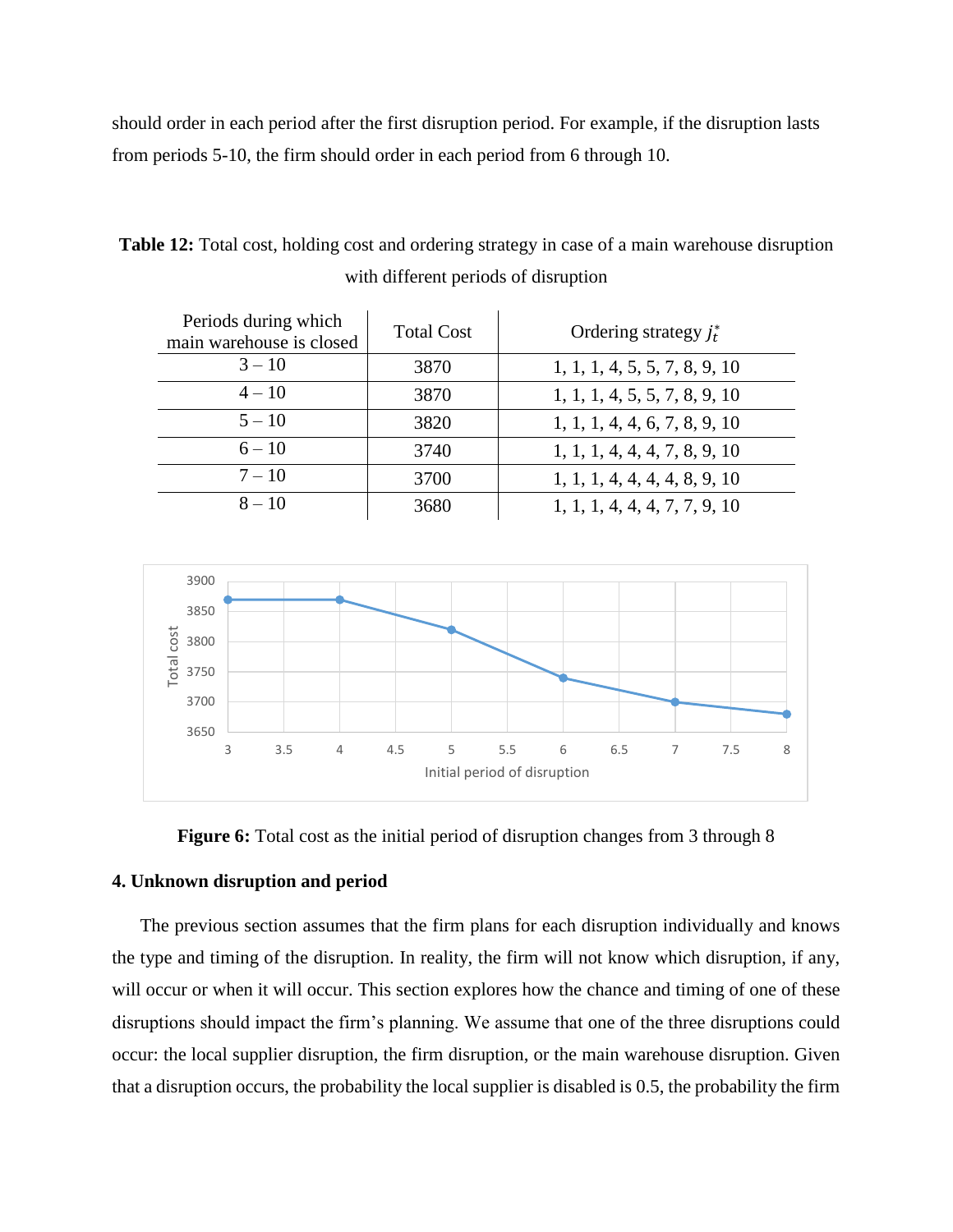is closed is 0.2, and the probability the main warehouse is closed is 0.3. We assume there is an equal probability that the disruption will begin in period 3, 4, 5, 6, 7, or 8, equivalent to a 1/6 probability for each period. If the local supplier is disrupted, the firm can order from the alternate supplier at a per-unit cost of 20. If the firm is disrupted, we assume the firm cannot satisfy any demand while it is closed. If the main warehouse is disrupted, the firm can store inventory at the alternate warehouses, but the holding cost increases to 5. We use the probabilities of disruption to calculate the expected costs for each possible ordering strategy. The Wagner-Whitin algorithm is deployed to find the order policy that minimizes the firm's total expected cost. Since this is a planning problem, the firm establishes an order before knowing whether a disruption occurs, which disruption will occur, or when the disruption will occur.

We vary the probability of a disruption between 0 and 1. The optimal ordering strategy for the firm for different probabilities of disruptions is illustrated in Table 13. If the probability of a disruption is less than 0.3, the firm should not change its ordering policy from the case without a disruption. If the probability of a disruption is greater than or equal to 0.3, the firm should order in periods 1, 4, 8, and 10. It becomes optimal to order in period 10 because the firm is incentivized to plan for the firm being closed and for the main warehouse being closed. With such a large probability of disruption, it becomes more likely that the firm will have a disrupted warehouse, which increases its holding cost. Thus, it becomes more advantageous to hold less inventory and order in period 10. (If the disruption disables the primary supplier, the firm's cost of ordering does not change based on whether it orders in period 8 or 10 because both periods require ordering from the more expensive alternate supplier.) The expected profit decreases in a linear fashion as the probability of a disruption increases as displayed in Figure 7.

| Probability of disruption | Expected profit | Ordering strategy $j_t^*$     |
|---------------------------|-----------------|-------------------------------|
| $\Omega$                  | 11420           | 1, 1, 1, 4, 4, 4, 4, 8, 8, 8  |
| 0.1                       | 11318           | 1, 1, 1, 4, 4, 4, 4, 8, 8, 8  |
| 0.2                       | 11215           | 1, 1, 1, 4, 4, 4, 4, 8, 8, 8  |
| 0.3                       | 11121           | 1, 1, 1, 4, 4, 4, 4, 8, 8, 10 |
| 0.4                       | 11035           | 1, 1, 1, 4, 4, 4, 4, 8, 8, 10 |
| 0.5                       | 10949           | 1, 1, 1, 4, 4, 4, 4, 8, 8, 10 |

**Table 13**: Probability of disruption and optimal planning for uncertain periods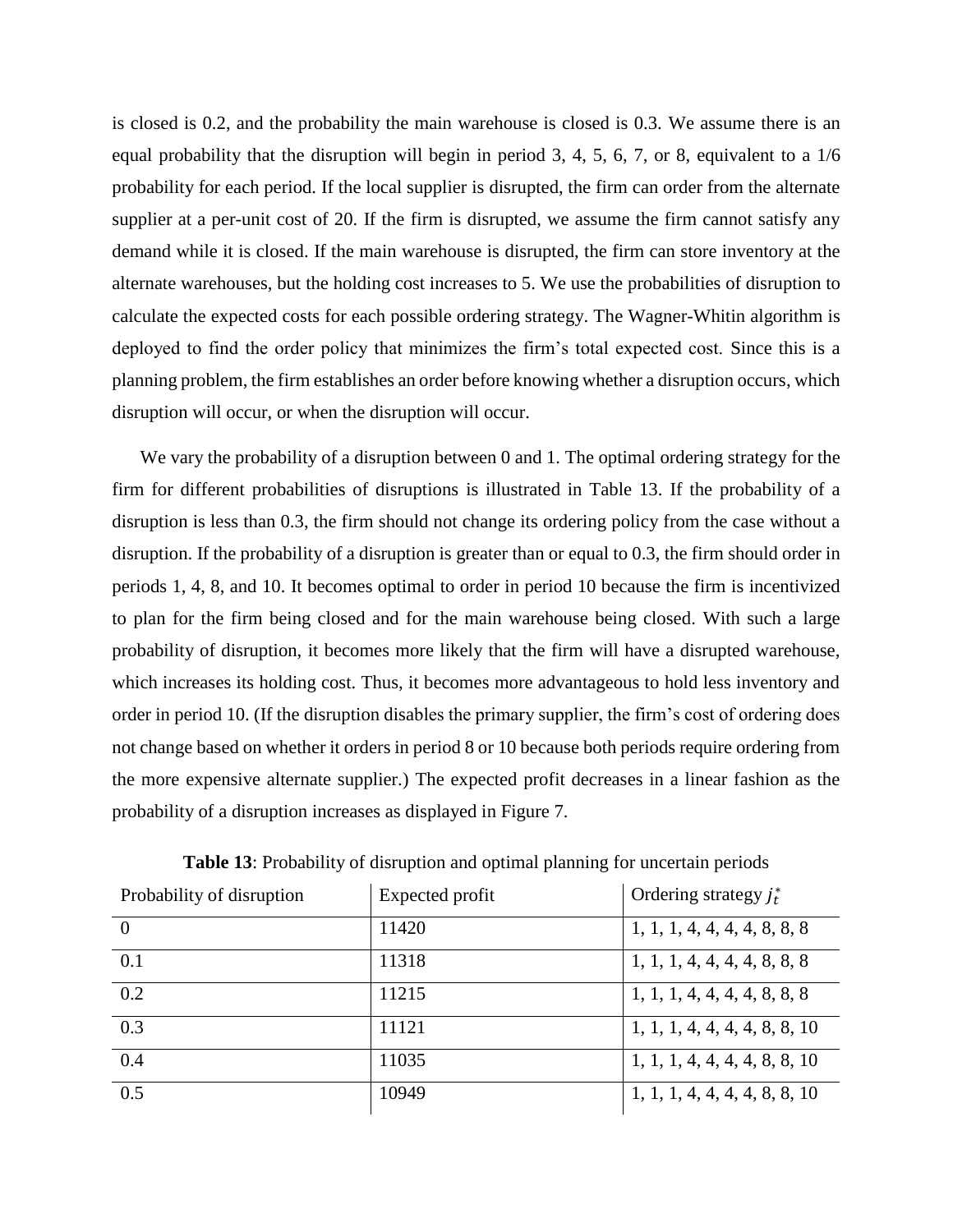| 0.6 | 10862 | 1, 1, 1, 4, 4, 4, 4, 8, 8, 10 |
|-----|-------|-------------------------------|
| 0.7 | 10776 | 1, 1, 1, 4, 4, 4, 4, 8, 8, 10 |
| 0.8 | 10690 | 1, 1, 1, 4, 4, 4, 4, 8, 8, 10 |
| 0.9 | 10603 | 1, 1, 1, 4, 4, 4, 4, 8, 8, 10 |
|     | 10517 | 1, 1, 1, 4, 4, 4, 4, 8, 8, 10 |



**Figure 7:** Expected profit as the probability of disruption changes from 0 through 1

# **5. Discussions and Conclusions**

This research addresses an important question of how a firm should plan for the possibility of several disruptions. The Wagner-Whitin model is appropriate with the assumption that demand is varying but deterministic. Three possible disruption scenarios are studied: a supply disruption, a disruption in the firm's production facility, and a warehouse disruption. If the firm can anticipate that the supplier cannot deliver its supplies, the firm is incentivized to hold more inventory, depending on the cost of the alternate supplier. If the firm's primary warehouse closes, the firm should hold less inventory and order more frequently from its suppliers. The application explores how the firm's cost and order strategies change as the parameters change.

Since a firm will not know in advance which disruption occurs, it will need to decide for which, if any, disruption to plan. The period in which the disruption occurs is also uncertain. The model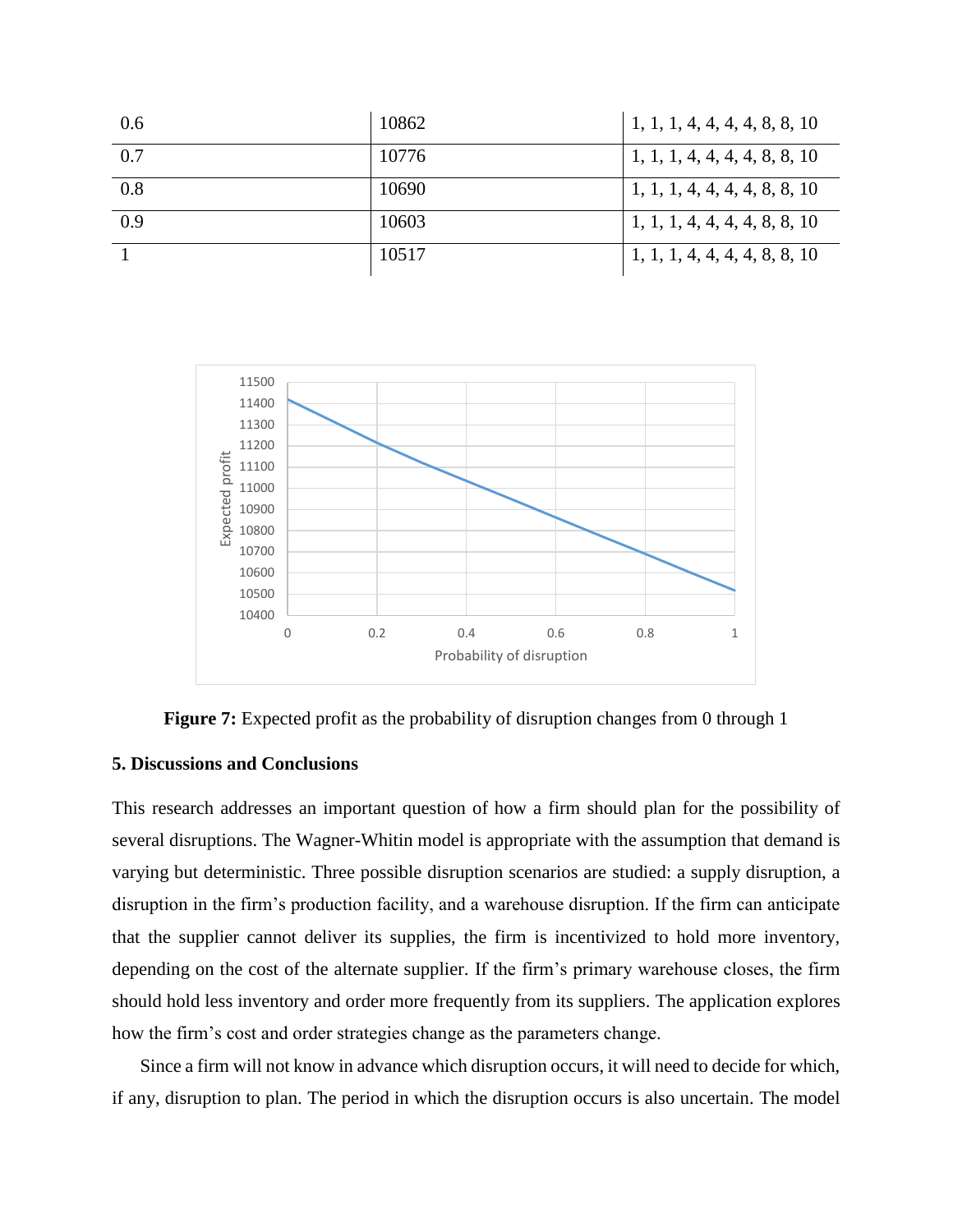applies probabilities to each disruption and the timing, and the firm chooses an order policy in order to minimize its expected cost. Total profit is calculated based on the different probabilities of disruptions. The firm's ordering strategy may change as the probability of a disruption increases.

A firm who uses a manufacturing resource planning system that resembles the Wagner-Whitin model could forecast possible disruptive events and explore if its ordering and production schedule should change based on the possible disruptions. The incorporation of probability to account for the uncertainty in the type and timing of disruptions allows a firm to understand how the likelihood of a disruption should impact its planning and ordering strategy. For the illustrative example in this chapter, the firm should slightly modify its ordering strategy as the probability of a disruption occurs. Further research can seek to understand if generalized results can be derived from the model about how the probability of disruption should impact a firm's ordering strategy. Though the Wagner-Whitin model generates an optimal planning horizon, it has some drawbacks. It has a fixed setup cost and deterministic demand.

In the future, we plan to extend our methodology to more complex supply chains, which may involve multiple suppliers. Future extensions can apply the algorithm to a real case study rather than considering notional data. Having longer planning horizons and allowing the firm to respond based on what disruption occurs may also impact the firm's optimal planning.

### **6. References:**

Adhyitya, A., Srinivasan, R., & Karimi, I. A. (2007). Heuristic rescheduling of crude oil operations to manage abnormal supply chain events. *American Institute of Chemical Engineers Journal, 53*(2), 397-422.

Ambulkar, S., Blackhurst, J., & Grawe, S. (2015). Firm's resilience to supply chain disruptions: Scale development and empirical examination. *Journal of Operations Management, 33*, 111-122.

Babich, V., Burnetas, A. N., & Ritchken, P. H. (2007). Competition and Diversification Effects in Supply Chains with Supplier Default Risk. *Manufacturing & Service Operations Management, 9*(2), 123-146.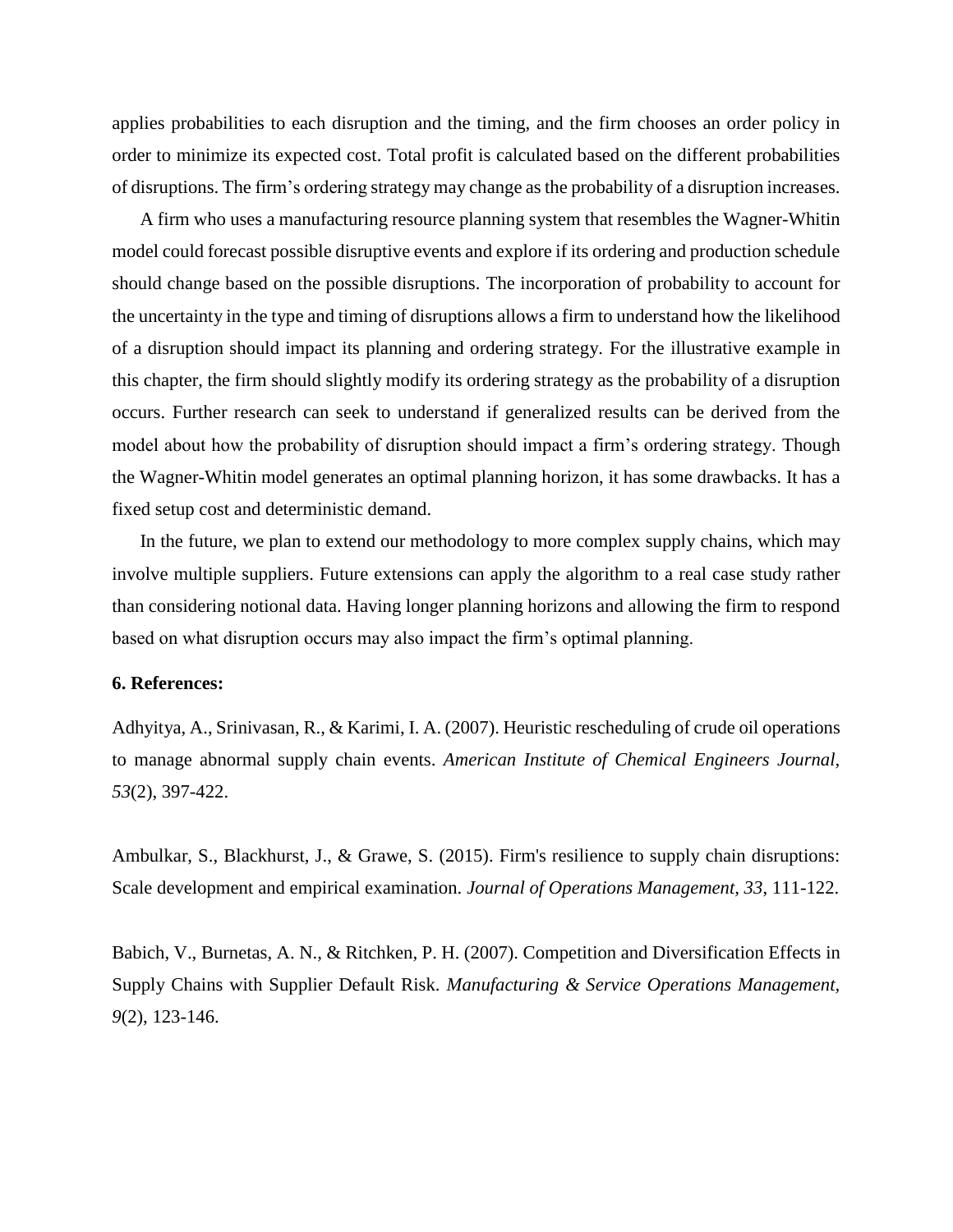Bean, J.C., Birge, J.R.,Mittenthal, J. and Noon,C.E. (1991). Matchup scheduling with multiple resources, release dates and disruptions. *Operations Research*, *39*(3), 470–483.

Bode, C., & Wagner, S. M. (2015). Structural drivers of upstream supply chain complexity and the frequency of supply chain disruptions. *Journal of Operations Management, 36*, 215-228.

Hendricks, K. B., Singhal, V. R., & Zhang, R. (2009). The effect of operational slack, diversification, and vertical relatedness on the stock market reaction to supply chain disruptions. *Journal of Operations Management, 27*(3), 233-246.

Hopp, W. J., Iravani, S. M. R., & Liu, Z. (2009). Strategic risk from supply chain disruptions. Working paper. Department of Industrial Engineering and Management Sciences, Northwestern University. The extent of the extent of the extent of the extent of the extent of the extent of the extent of the extent of the extent of the extent of the extent of the extent of the extent of the extent of the extent of http://webuser.bus.umich.edu/whopp/working%20papers/Strategic%20Risk%20from%20Supply %20Chain%20Disruptions.pdf

Hopp, W.J., & Spearman, M.L. (2008) *Factory Physics*, third edition, McGraw-Hill, Boston, MA.

Jeunet, J., & Jonard, N. (2000). Measuring the performance of lot-sizing techniques in uncertain environments. *International Journal of Production Economics, 64*(1), 197-208.

Kazan, O., Nagi, R., & Rump, C. M. (2000). New lot-sizing formulations for less nervous production schedules. *Computers & Operations Research, 27*(13), 1325-1345.

MacKenzie, C. A., Barker, K., & Grant, F. H. (2012). Evaluating the consequences of an inland waterway port closure with a dynamic multiregional interdependence model. *IEEE Transactions on Systems, Man, and Cybernetics—Part A: Systems and Humans, 42*(2), 359-370.

MacKenzie, C. A., Barker, K., & Santos, J. R. (2014). Modeling a severe supply chain disruption and post-disaster decision making with application to the Japanese earthquake and tsunami. *IIE Transactions, 46*(12), 1243-1260.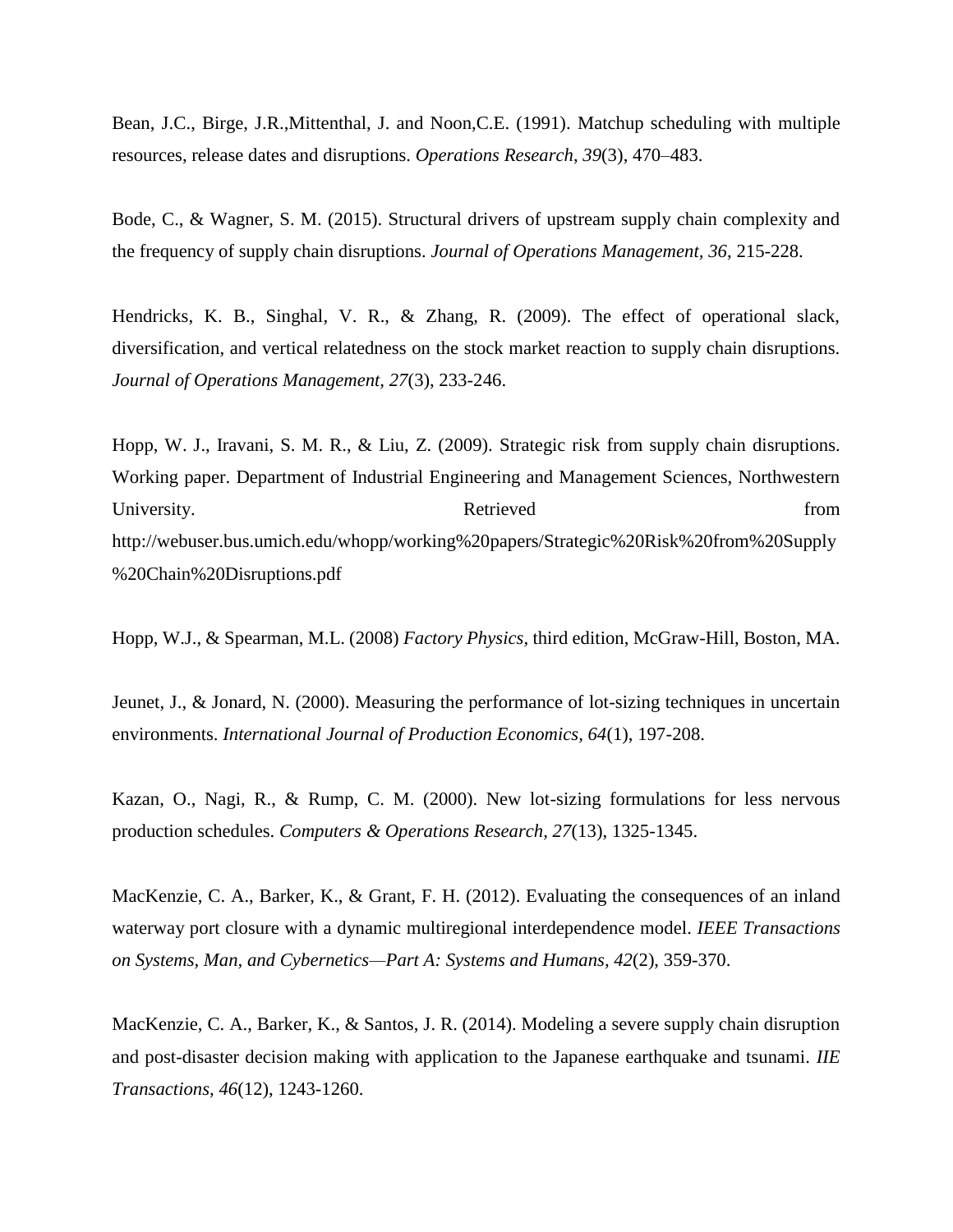Natarajarathinam, M., Capar, I., & Narayanan, A. (2009). Managing supply chains in times of crisis: a review of literature and insights. *International Journal of Physical Distribution & Logistics Management, 39*(7), 535-573.

Papadakis, I. S. (2006). Financial performance of supply chains after disruptions: an event study. *Supply Chain Management: An International Journal, 11*(1), 25-33.

Richter, K., & Weber, J. (2001). The reverse Wagner/Whitin model with variable manufacturing and remanufacturing cost. *International Journal of Production Economics, 71*, 447-456.

Richter, K., & Sombrutzki, M. (2000). Remanufacturing planning for the reverse Wagner/Whitin models. *European Journal of Operational Research, 121*(2), 304-315.

Sheffi, Y. (2005). *The Resilient Enterprise: Overcoming Vulnerability for Competitive Advantage*. Cambridge: The MIT Press.

Schmitt, A. J., & Tomlin, B. (2012). Sourcing strategies to manage supply disruptions. In H. Gurnani, A. Mehrotra, & S. Ray (Eds.), *Supply Chain Disruptions: Theory and Practice of Managing Risk* (pp. 51-72). London: Springer.

Snyder, L. V., Atan, Z., Peng, P., Rong, Y., Schmitt, A. J., & Sinsoysal, B. (2016). OR/MS models for supply chain disruptions: A review. *IIE Transactions, 48*(2), 89-109.

Snyder, L. V., Scaparra, M. P., Daskin, M. S., & Church, R. L. (2006). Planning for Disruptions in Supply Chain Networks. *Tutorials in Operations Research*, 234-257.

Song, J.-S., & Zipkin, P. H. (1996). Inventory control with information about supply conditions. *Management Science, 42*(10), 1409-1419.